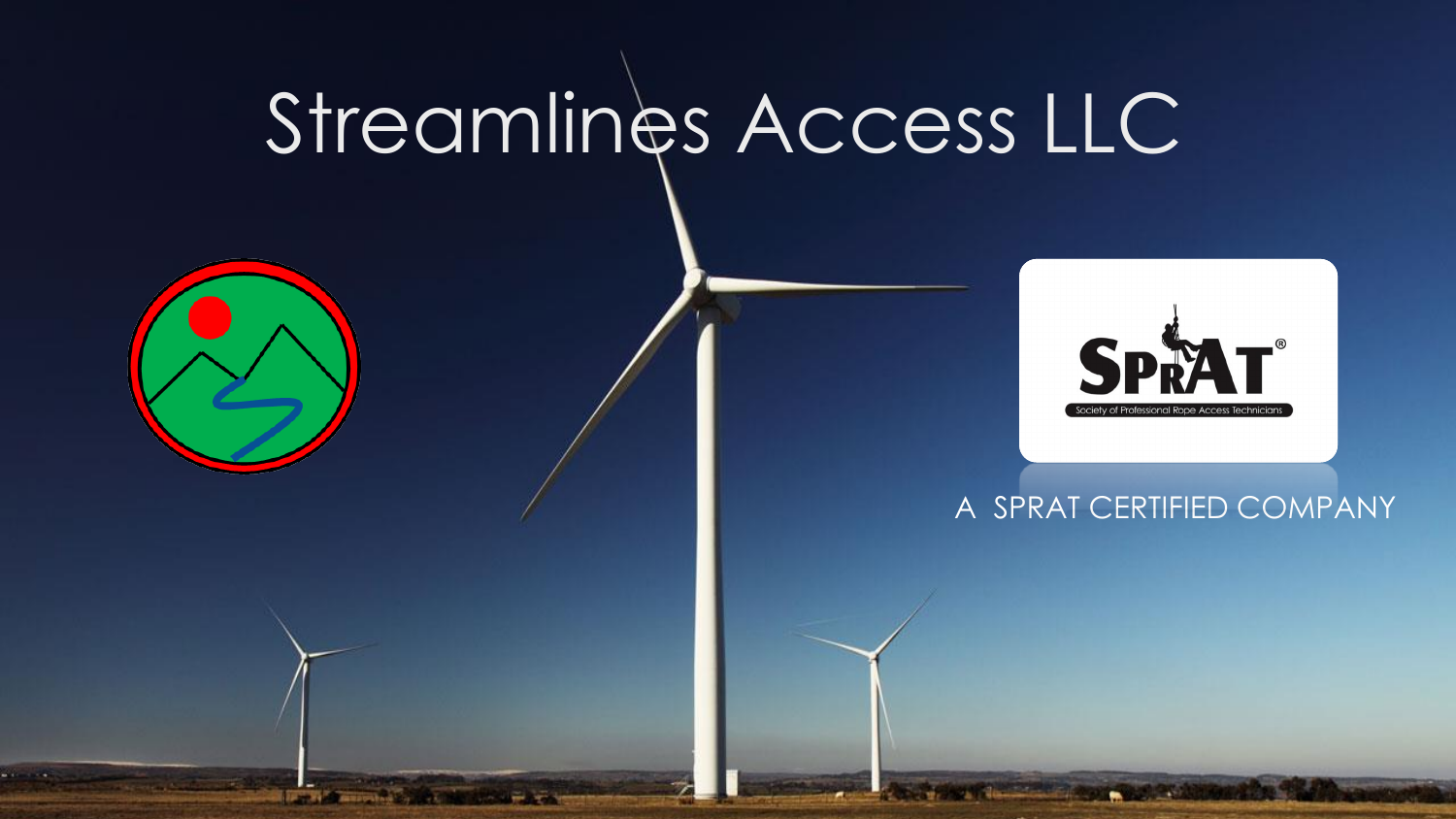### **Introduction**

- Streamlines Access is a professional Rope Access company certified by SPRAT
- We Specialize in Wind Turbine Composite Blade inspections and repairs along with Nacelle and Tower Cleanings and Coatings
- With over 10 years experience using Rope Access to service Wind Turbines we stand by our work ethics and integrity.

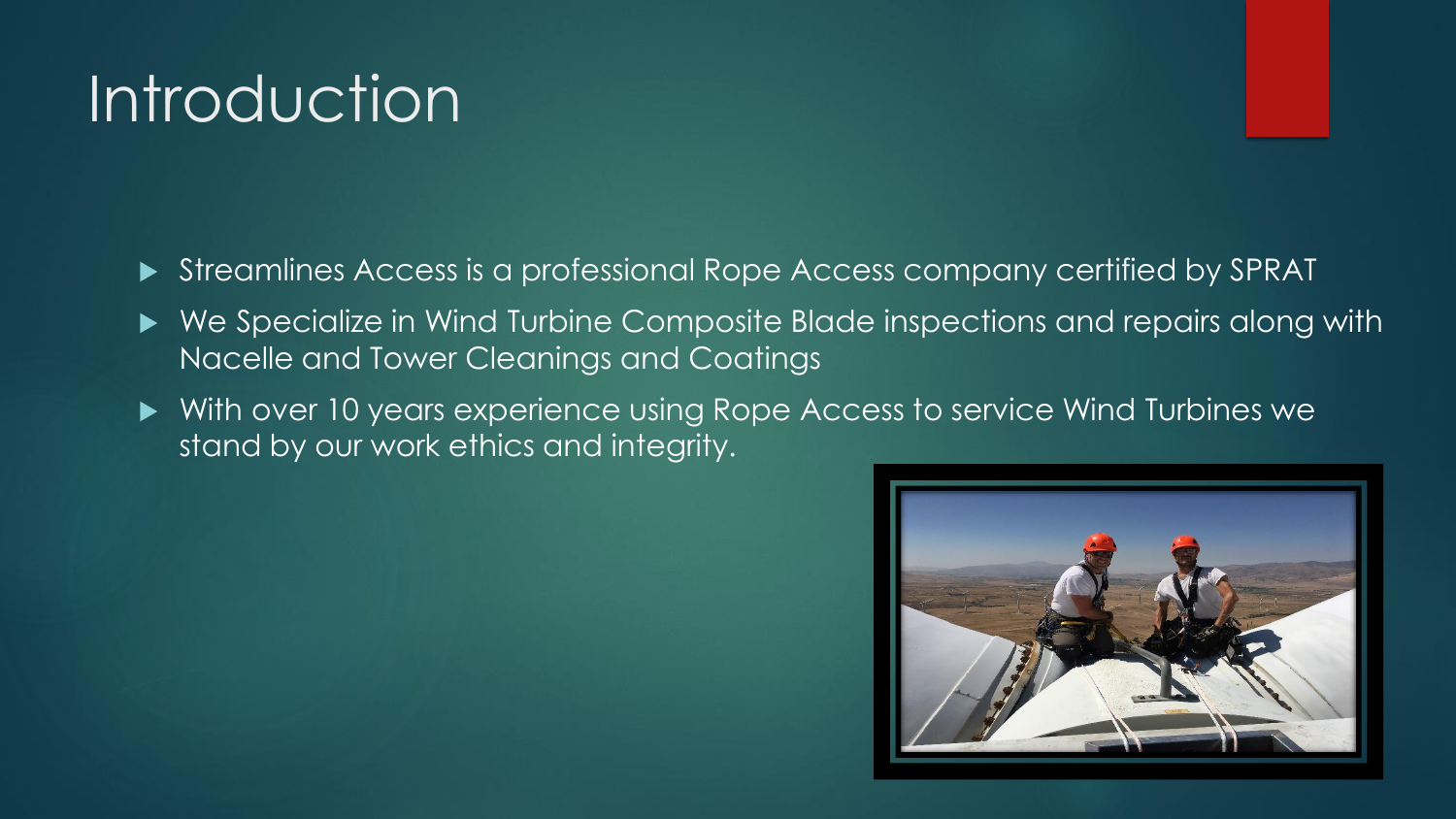### Our Services include:

- Blade Inspections:
	- Non Destructive visual
	- **Invasive (removing damaged)** layers exposing internal damage)
- Blade Repairs:
	- ▶ Leading Edge
		- Pitting, gouges, cracks
	- **Figure** Trailing Edge
		- Debonding, cracks, chips
	- $\blacktriangleright$  Shell
		- ▶ Foam/ Balsa
		- $\blacktriangleright$  Fiberglass
	- Blade Tip
		- ▶ Debonding, cracks, pitting,
- Blade Maintenance
	- **Leading edge Protective Tape**
	- Blade Balancing
	- Lightning Protection System repair
	- Conductivity testing
	- ► L.P.S. Receptor replacements
	- Vortex generator repair/ installation
- **Nacelle** 
	- $\blacktriangleright$  Fiberglass repair
	- Cleaning and Coatings
- Tower
	- Exterior/ interior cleaning and coatings
	- Landing modifications
	- Bus Bar modifications

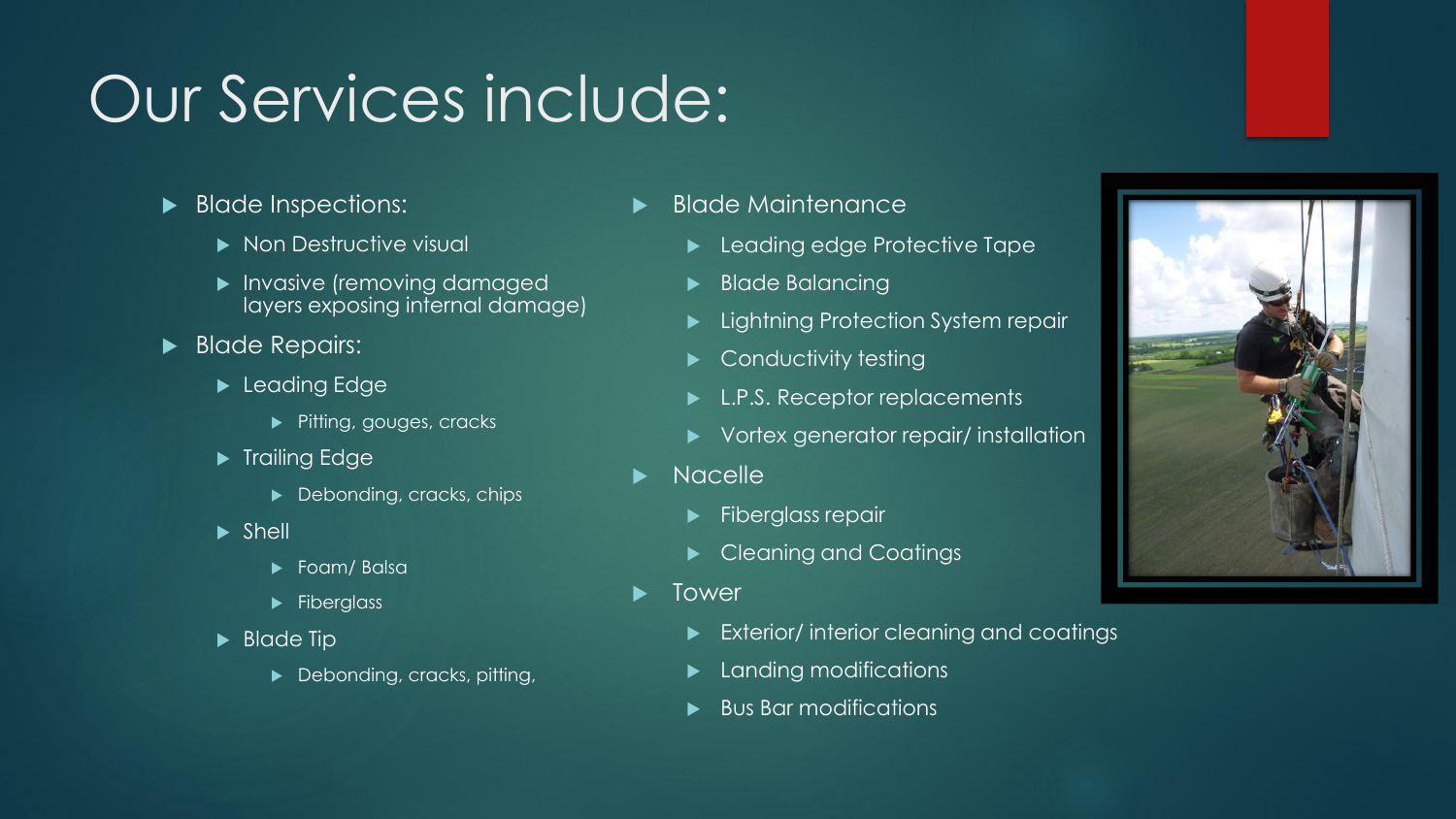#### Experience and Training

- Streamlines Access Fiberglass Manager Chris Krechmar has been working on Wind Turbines since 2004, working on a wide variety of projects mostly regarding Blade repair and maintenance.
- Typical projects experienced:
	- Visual Blade inspections on ropes external and internal
		- Wear and Tear, Lightning, Blade Manufacturer defects (Root cracking, voids in gel coat/ laminate, Lightning Protection Systems, whistling,
	- Repairs from Lightning Damage
		- Small holes on the shell to entire blade tip shattered
		- ► Lightning Protection System
			- ▶ Conductivity testing (Megger)
			- ▶ Splicing L.P.S cables
			- Replacing receptors
	- Repairs from Transportation and Installation
		- **Trailing Edge damage**
		- ▶ Shell damage at tie down / lifting points

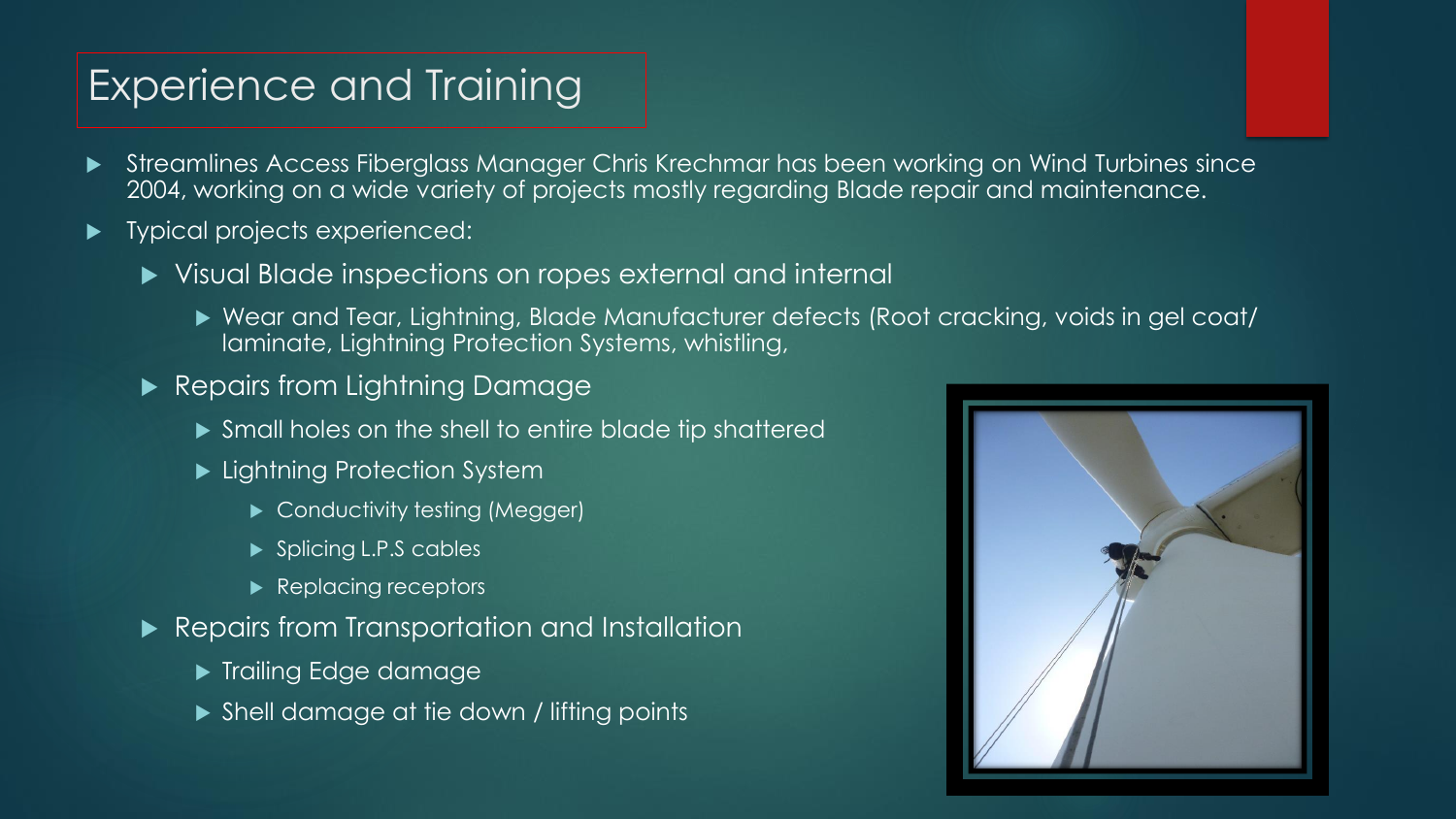### Experience and Training Continued

- **Figure 1** Typical Projects experienced:
- **Leading Edge Maintenance and Repair** 
	- Fiberglass / Gelcoat repair from air pockets and voids during manufacturing
	- **Leading Edge Protection tape installation and repair for** general wear and tear where high wind events occur
- Blade Maintenance
	- Blade Balancing (in the Tip and in Spar)
	- **Installation and replacement of Vortex generators**
	- ► Lightning Protection System conductivity test
	- **Pitch Bearing Seal replacement**
- Bus Bar Maintenance
	- Replacing Bus Bars and cages
	- Testing Torque on fasteners.

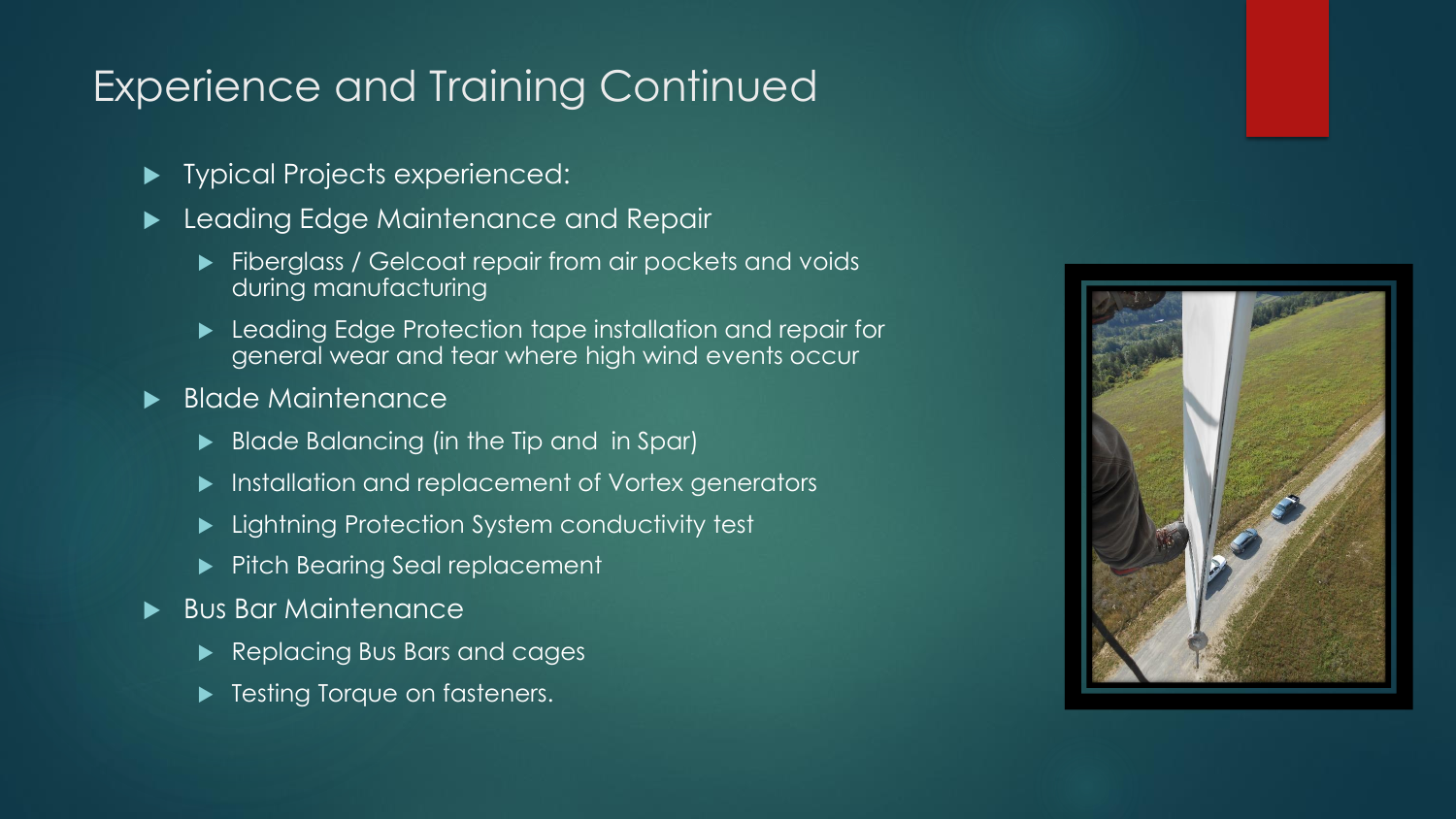#### Experience and Training continued

- **Typical Projects Experienced:**
- Nacelle and Nose Cone repair and Coatings
	- Fiberglass shell repair
- $\blacktriangleright$  Tower Cleanings and Coatings
	- **Internal and External**
	- ▶ Tower Landing bolt torqueing
	- Bus bar retrofitting and inspections